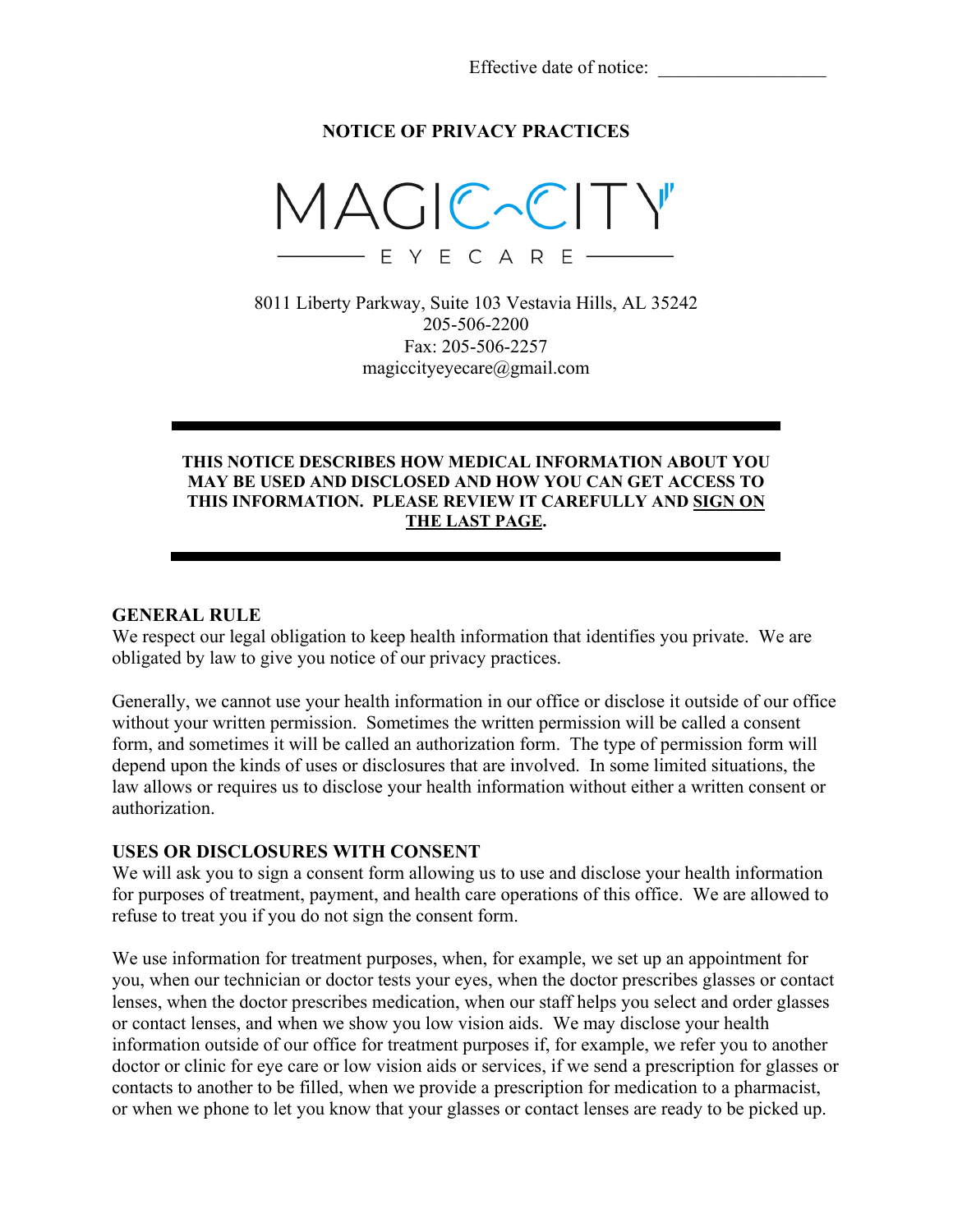Sometimes we may ask for copies of your health information from another professional that you may have seen before us.

We use your health information for payment purposes when, for example, our staff asks you about health or vision care plans that you may belong to, or about other sources of payment for our services, when we prepare bills to send to you or your health or vision care plan, when we process payment by credit card, and when we try to collect unpaid amounts due. We may disclose your health information outside of our office for payment purposes when, for example, bills or claims for payment are mailed, faxed, or sent by computer to you or your health or vision plan, or when we occasionally have to ask a collection agency or attorney to help us with unpaid amounts due.

We use and disclose your health information for health care operations in a number of ways. Health care operations means those administrative and managerial functions that we have to do in order to run our office. We may use or disclose your health information, for example, for financial or billing audits, for internal quality assurance, for personnel decisions, to enable our doctors to participate in managed care plans, for the defense of legal matters, to develop business plans, and for outside storage of our records.

# **USES AND DISCLOSURES WITHOUT CONSENT OR AUTHORIZATION**

In some limited situations, the law allows or requires us to use or disclose your health information without your permission. Not all of these situations will apply to us; some may never come up at our office at all. Such uses or disclosures are:

- when a state or federal law mandates that certain health information be reported for a specific purpose;
- for public health purposes, such as contagious disease reporting, investigation or surveillance; and notices to and from the Food and Drug Administration regarding drugs or medical devices;
- disclosures to governmental authorities about victims of suspected abuse, neglect or domestic violence;
- uses and disclosures for health oversight activities, such as for the licensing of doctors; for audits by Medicare or Medicaid; or for investigation of possible violations of health care laws;
- disclosures for judicial and administrative proceedings, such as in response to subpoenas or orders of courts or administrative agencies;
- disclosures for law enforcement purposes, such as to provide information about someone who is or is suspected to be a victim of a crime; to provide information about a crime at our office; or to report a crime that happened somewhere else;
- disclosure to a medical examiner to identify a dead person or to determine the cause of death; or to funeral directors to aid in burial; or to organizations that handle organ or tissue donations;
- uses or disclosures for health-related research;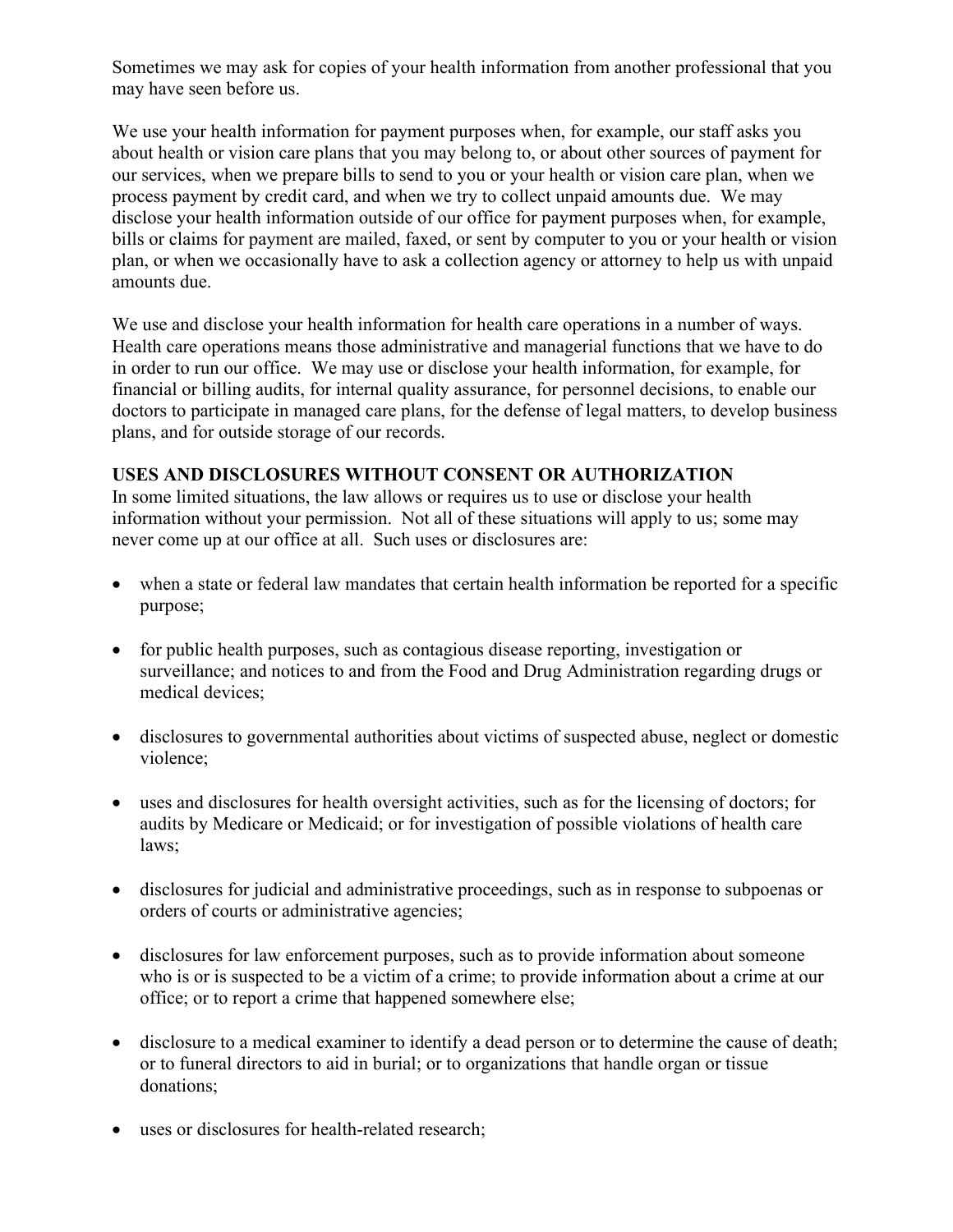- uses and disclosures to prevent a serious threat to health or safety;
- uses or disclosures for specialized government functions, such as for the protection of the president or high ranking government officials; for lawful national intelligence activities; for military purposes; or for the evaluation and health of members of the foreign service;
- disclosures relating to worker's compensation programs;
- disclosures to business associates who perform health care operations for us and who agree to keep your health information private.

# **APPOINTMENT REMINDERS**

We may call to remind you of scheduled appointments. We may also call to notify you of other treatments or services available at our office that might help you.

## **OTHER DISCLOSURES**

We will not make any other uses or disclosures of your health information unless you sign a written authorization form. You do not have to sign such a form. If you do sign one, you may revoke it at any time unless we have already acted in reliance upon it.

## **YOUR RIGHTS REGARDING YOUR HEALTH INFORMATION**

The law gives you many rights regarding your health information. You can:

- ask us to restrict our uses and disclosures for purposes of treatment (except emergency treatment), payment or health care operations. We do not have to agree to do this, but if we agree, we must honor the restrictions that you want. To ask for a restriction, send a written request to Magic City Eyecare, LLC at the address, fax or E Mail shown at the beginning of this Notice.
- ask us to communicate with you in a confidential way, such as by phoning you at work rather than at home, by mailing health information to a different address, or by using E mail to your personal E Mail address. We will accommodate these requests if they are reasonable, and if you pay us for any extra cost. If you want to ask for confidential communications, send a written request to Magic City Eyecare, LLC at the address, fax or E mail shown at the beginning of this Notice.
- ask to see or to get photocopies of your health information. By law, there are a few limited situations in which we can refuse to permit access or copying. For the most part, however, you will be able to review or have a copy of your health information within 30 days of asking us. You may have to pay for photocopies in advance. If we deny your request, we will send you a written explanation, and instructions about how to get an impartial review of our denial if one is legally required. By law, we can have one 30 day extension of the time for us to give you access or photocopies if we send you a written notice of the extension. If you want to review or get photocopies of your health information, send a written request to Magic City Eyecare, LLC at the address, fax or E mail shown at the beginning of this Notice.
- ask us to amend your health information if you think that it is incorrect or incomplete. If we agree, we will amend the information within 60 days from when you ask us. We will send the corrected information to persons who we know got the wrong information, and others